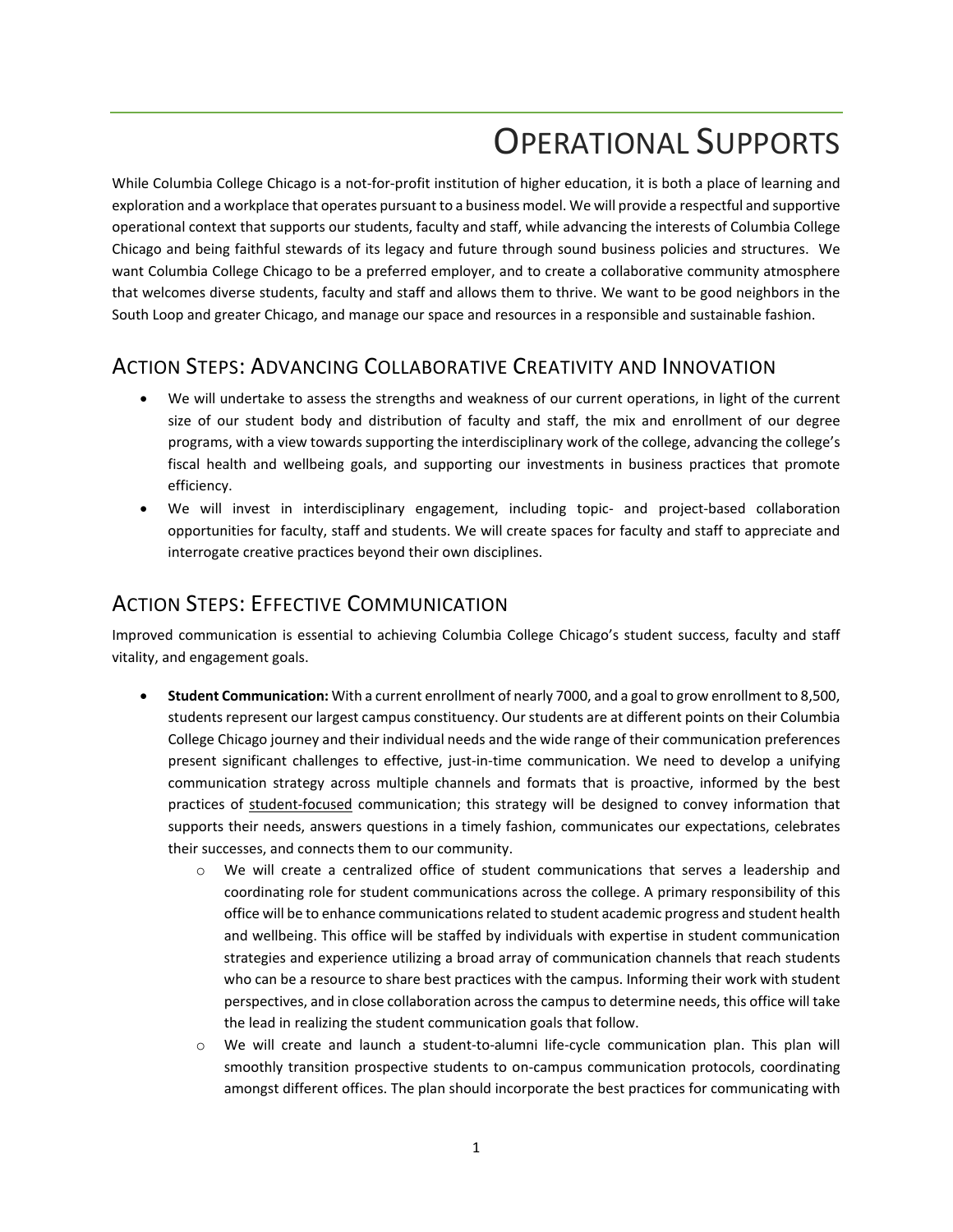students, including prioritizing messaging and creating effective static information portals to allow students to find critical information easily when needed.

- $\circ$  We will assess the effectiveness of current communication channels and investigate and recommend investments in technology and expertise necessary to activate texting, social media, and other forms of communication across our campus.
- $\circ$  We will assess how to leverage the Engage platform to support key student success and communication goals, and recommend the necessary training and support (e.g., design consultants, additional staff) to use the platform at its full potential.
- o We will develop communication resources to set criteria for centralized student communications to facilitate appropriate and effective communication across all college departments, and improve the "signal-to-noise ratio."
- $\circ$  We will develop a communications plan for the diverse community of parents, family members and friends who support our students, recognizing the ways in which we can help them support student wellbeing and success.
- **Staff and Faculty Communication:** We will develop an overarching internal communication strategy that expands our communication channels to ensure we are effectively and efficiently reaching all constituents. We will develop staff- and faculty-specific communication plans that support inclusive engagement, professional development, and other goals. A goal of staff and faculty communication should be to foster inclusive engagement through broad dissemination of critical information and well-defined channels for collaborative feedback.
- **Communicating our Community Values**: We will develop an annual campus communication plan connecting the campus to the community and marking national and local topics such as Asian American Heritage, Indigenous Heritage, Latino Heritage, Black History, Women's History, LGTBQ+ Culture, veterans' awareness, disability awareness and other topics related to diversity, access, equity and inclusion, and promotes campus programming to the community.

# ACTION STEPS: FISCAL HEALTH & WELLBEING

- We will build a sustainable financial model for the college, considering tuition and access, diversification of revenue, and funding for strategic investments. We will continue to preserve the College's ability to access affordable capital by maintaining a solid credit rating via a strong balance sheet, prudent management of operations and sustainable cash flows.
	- o We will continue to collaborate with the Board of Trustees to implement competitive tuition and discounting rates at the undergraduate and graduate levels benchmarked to the value of a Columbia College Chicago education and that, over time, generate the needed annual net income to balance and stabilize annual operating performance.
	- $\circ$  Academic, financial and student recruitment leadership will, working with schools and departments, develop and execute a strategy of enrollment growth that understands and accounts the costs of instruction of academic programs to ensure financially sustainable enrollment growth.
	- o We will ensure the resources necessary to invest in the faculty and staff required to design, deliver and maintain high-quality, innovative academic programs, and to support our goal to be a preferred employer.
	- o We will identify and launch and support new academic programs that have strong market appeal and economic viability that align with the College's mission, with the expectation that such programs will be sunset if enrollment and revenue targets are not met.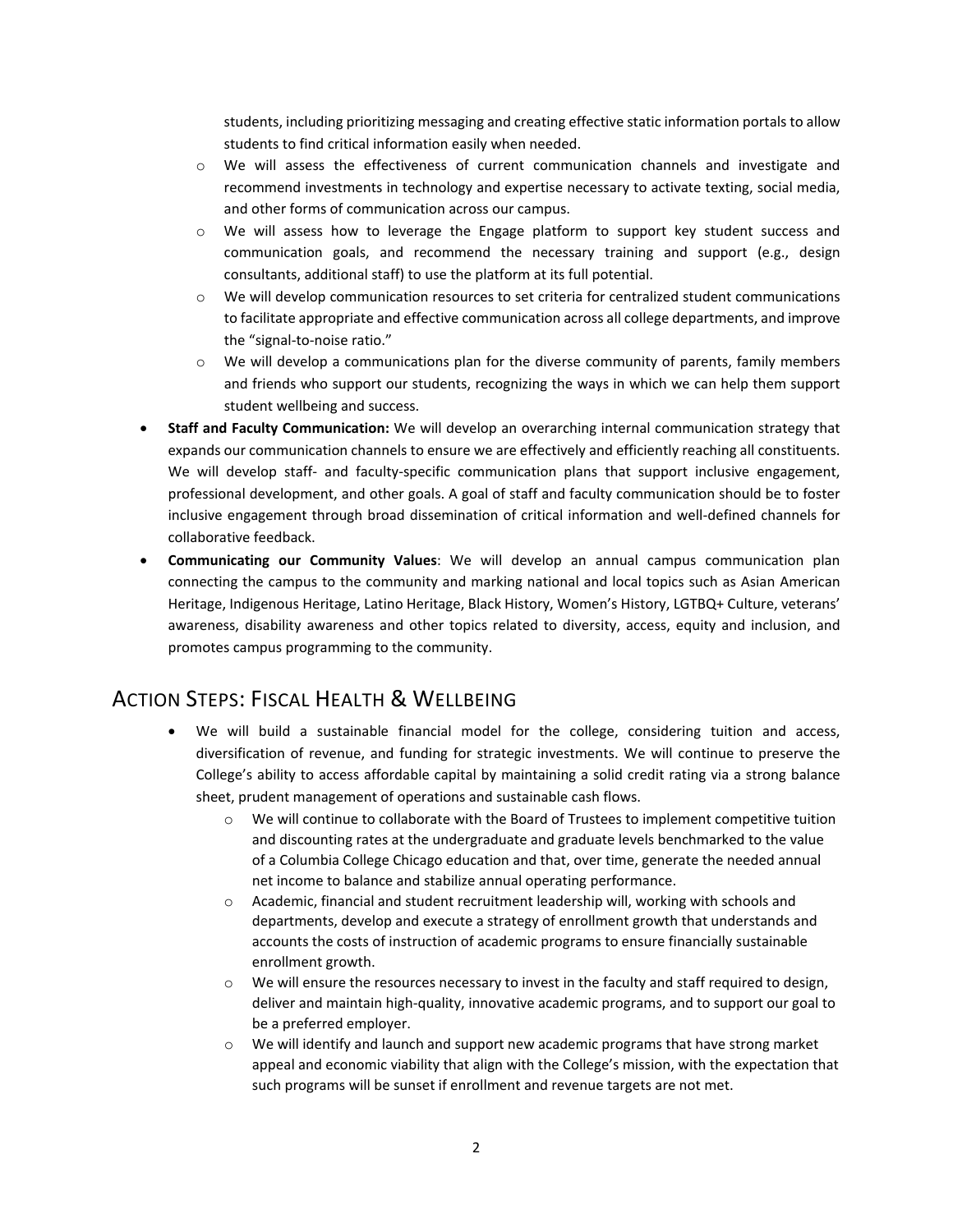- $\circ$  We will invest in the technology and spaces necessary to deliver and maintain high-quality, innovative academic programs, while advancing our sustainability goals.
- o We will develop and implement best practice strategies to contain and, where possible, reduce the overhead costs associated with the administration of the college.
- o We will collaborate with the Board of Trustees to significantly grow the College's endowment to provide greater operating funding for the College. We will support student access by championing a culture of campus giving by faculty, staff, alumni, and friends in support of scholarship funds and other student resources.

# ACTION STEPS: PREFERRED WORKPLACE

We strive to be known as an employer of choice, offering our faculty and staff compensation that is competitive and supporting their professional development and health and wellbeing.

- We will clarify employment expectations, linking position descriptions to institutional mission goals and identify opportunities for advancement and development.
- We will embrace the positive impacts of the pandemic experience by instituting a flexible workplace strategy appropriate to our campus needs, in support of faculty and staff wellbeing, and advancing our sustainability goals by using our spaces efficiently and reducing our carbon footprint.
- We will implement an integrated campus-wide strategy to support health, wellness and well-being for frontline faculty and staff to reduce turnover and burnout.

### ACTION STEPS: BUSINESS PRACTICES

Our business practices and operational context will support our faculty and staff, and advance our institutional goal to provide a curriculum that meets our and our students' expectations to empower them to author the culture of their time. Our business processes and tools must be people-centered: supportive and non-distracting, efficient and informative, user-friendly and sustainable.

- We will Invest in and execute the Business Affairs ERP Roadmap which includes reengineering key business processes and upgrading their supporting enterprise technologies. These actions will lead to improvement via streamlining and automation of important processes in accounting, procurement, budgeting, and human resources.
- We will modernize our SIS (student information system currently Jenzabar) to ensure the College's SIS a core enterprise system – will support the institution's evolving needs relating to the data pertaining to student records, degrees and certifications, courses and the processing of student finances.
- We will continue to assess and update the ecosystem of advising tools and processes with the goal of improving the quality and caliber of student advising services.
- We will invest in appropriate Requirements Gathering, Process Design and Reengineering and Project Management resources (for example business analysts and project management tools) to ensure investments in new tools and processes effectively address key business challenges. Requirements management is fundamental in ensuring project/process goals are successfully met and meets the expectations of involved stakeholders over both the short and long terms.
- We will establish a governance process to conduct periodic reviews of academic and administrative policies to ensure consistency and the absence of contradictions, that gives agency to faculty and staff across the institution.